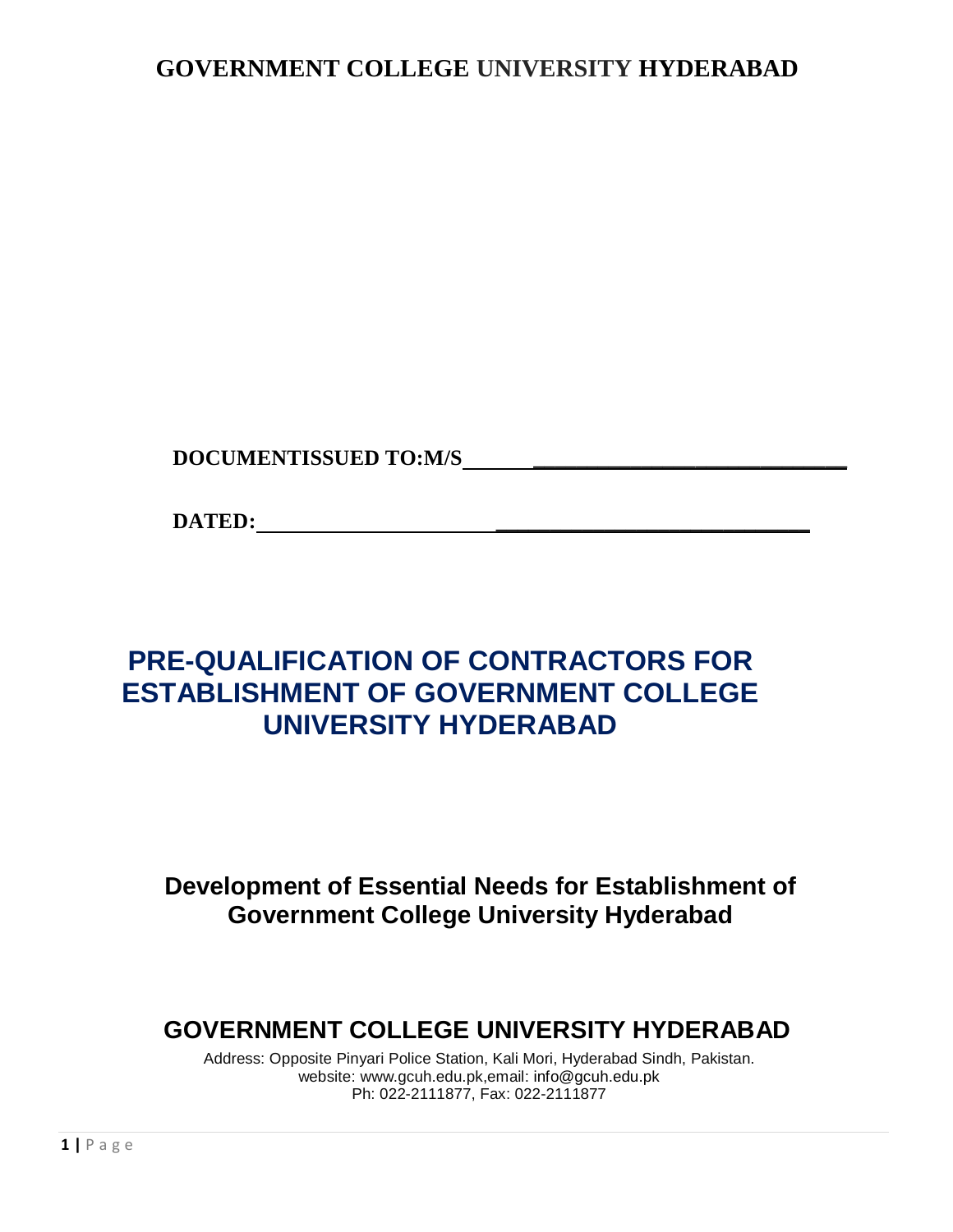## **TABLE OF CONTENTS**

| Section -1 | Pre-qualification of Contractors (NIT).          |  |
|------------|--------------------------------------------------|--|
| Section -2 | <b>Instructions to Contractors</b>               |  |
| Section-3  | <b>Brief of Project</b>                          |  |
| Section-4  | Eligibility & Evaluation/Qualification Criteria; |  |
| Section-5  | <b>Application Forms</b>                         |  |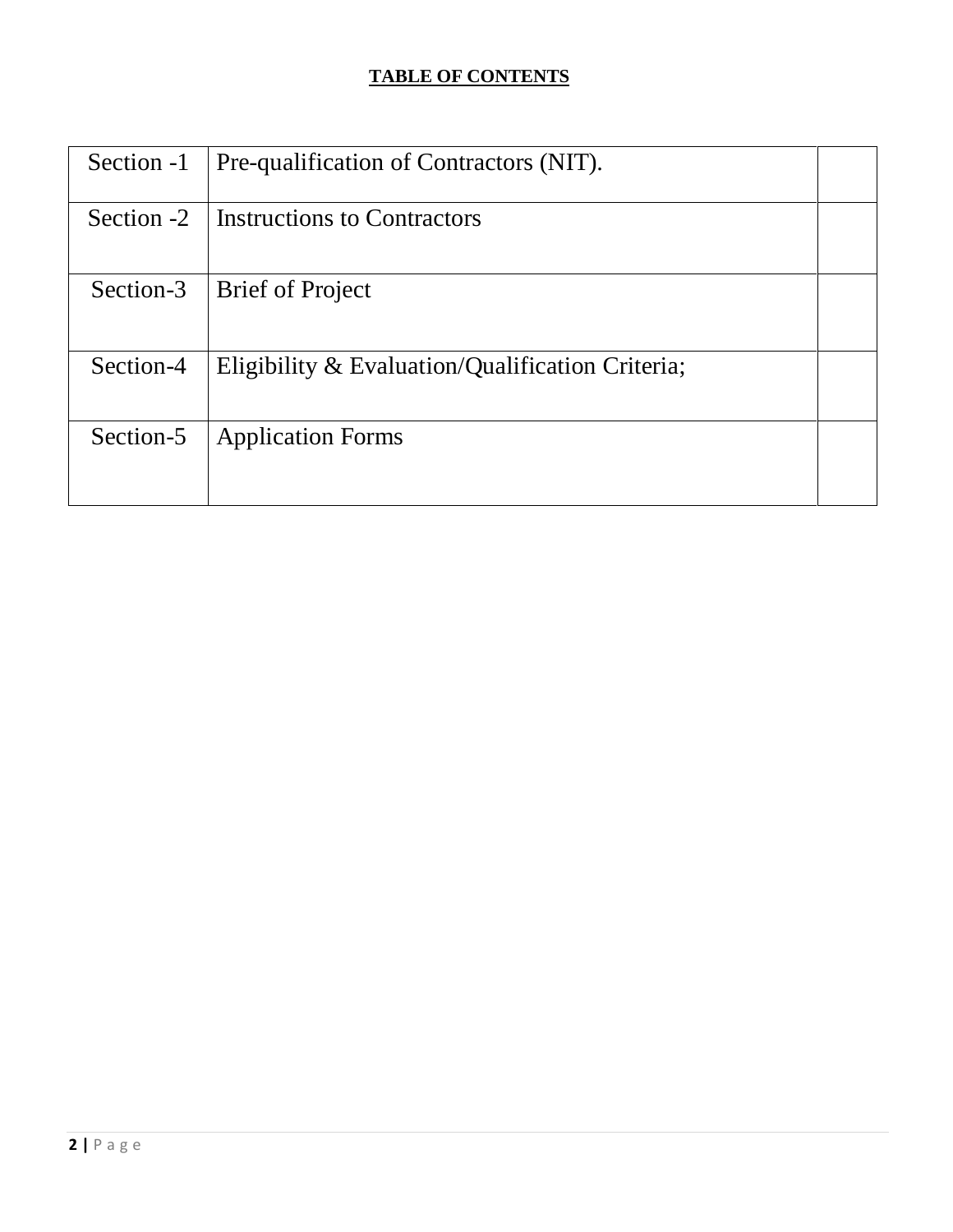# **SECTION–1**

# **Pre-qualification of Contractors (NIT)**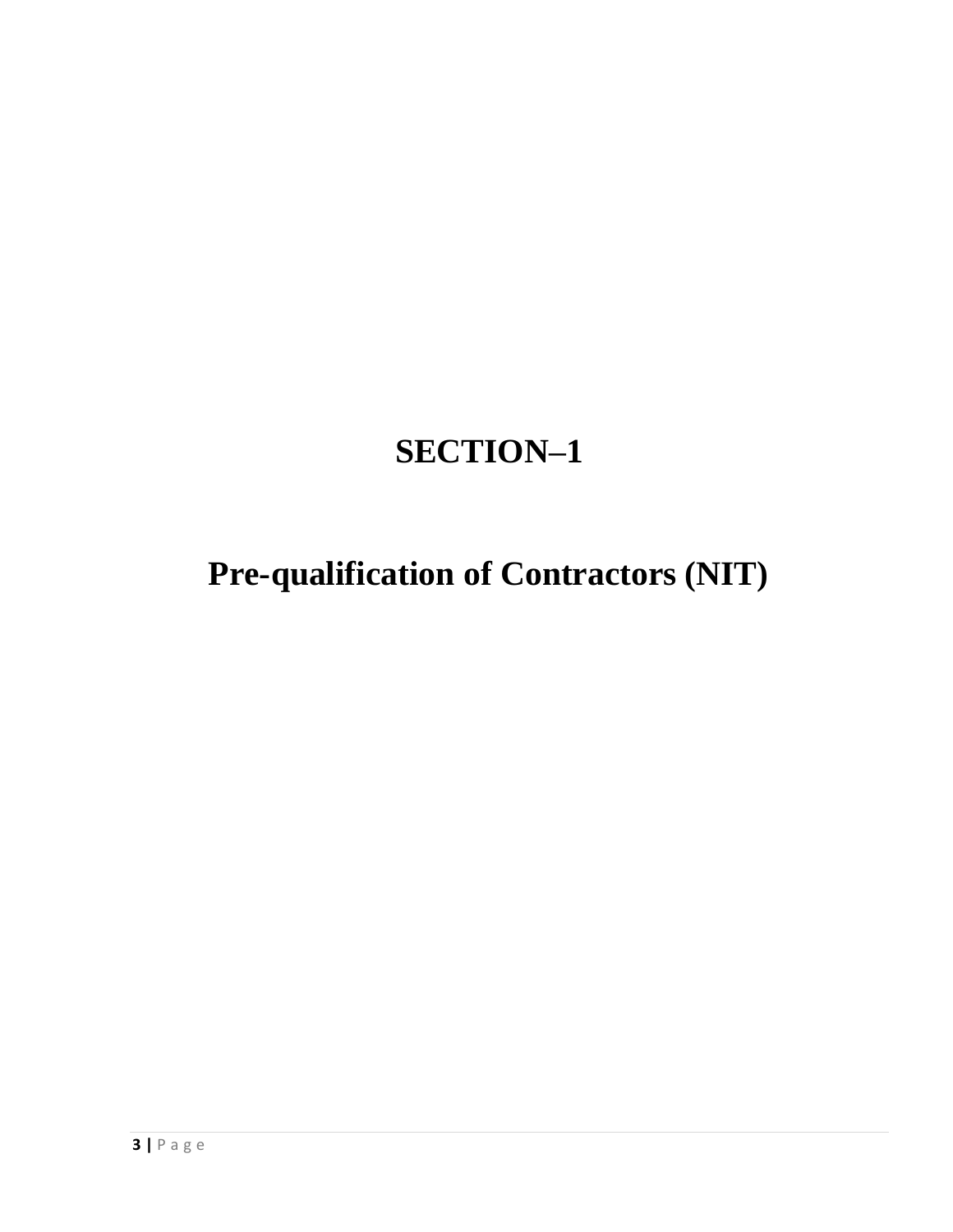# **GC UNIVERSITYHYDERABAD**

Address: Opposite Pinyari Police Station, Kali Mori, Hyderabad Sindh, Pakistan. website: www.gcuh.edu.pk,email: info@gcuh.edu.pk Ph: 022-2111877, Fax: 022-2111877

## **"SAYNOTO CORRUPTION" NOTICE INVITING TENDERS FOR PRE-QUALIFICATION OF CONTRACTORS**

Government College University Hyderabad, intended to Pre-Qualify well reputable leading Contractors to undertake Construction works of the first ever public sector university of Hyderabad city namely "Government College University ,Hyderabad":

|                                               | Name of Works: Development of Essential Needs for establishment of Government College University Hyderabad. |                             |                                                               |                      |
|-----------------------------------------------|-------------------------------------------------------------------------------------------------------------|-----------------------------|---------------------------------------------------------------|----------------------|
|                                               | GCUH/PC/2022/71 Dated:11-02-2022                                                                            |                             |                                                               |                      |
| Date of issuance<br>/purchase                 | <b>Submission Date/</b><br>Time(on/before)                                                                  | <b>Opening</b><br>Date/Time | <b>Venue of Bid</b><br><b>Submission &amp; Opening</b>        | <b>Tender</b><br>Fee |
| <b>From</b><br>16-02-2022<br>To<br>03-03-2022 | 04-03-2022<br>11.00A.M                                                                                      | 04-03-2022<br>11:30A.M      | Office of Project<br>Coordinator, GC<br>University Hyderabad, | $1500/-$             |

#### **1. Eligibility:**

- Registration with PEC in C-4 category & above in the relevant disciplines for the year 2022-23 with specialization codes CE-09, CE-10, EE-02, EE-03, ME-02, ME-03.
- Valid NTN Registration */*Sales Tax/Income Tax /SRB Registration for the year 2022-23.
- Affidavit that firm i-e Company has neither been black listed by any Federal, Provincial. District Government Department and / or by any Government owned Company/ Foundation / Authority) nor is under any litigation.
- Past experience of similar nature of project may apply for pre-qualification(detail provided in pre-qualification documents)
- **2.** The documents containing evaluation criteria for pre-qualification with complete details can be obtained from the office of Deputy Director Procurement. Government College University Hyderabad or can be downloaded from SPPRA website <https://ppms.pprasindh.gov.pk/PPMS/> and [www.gcuh.edu.pk](http://www.gcuh.edu.pk/) shall be submitted at the under mentioned address and will be opened on the same according to abovementioned schedule in the same place. Applicants will be informed in due course of time regarding the result of the evaluation of applications. Only the Contractors who prequalified under this process will be invited to bid.
- **3.** The Procurement will be governed by the SPPRA Rules 2010 (Amended from Time to Time)
- **4.** The Procuring Agency may reject any or all Bids subject to relevant provision SPPRA Rule-2010 (Amended from Time to Time) and may cancel the bidding process at any time prior to acceptance of a bid or proposalunderrule-25of the said rule

Project Coordinator GOVERNMENT COLLEGE UNIVERSITY HYDERABAD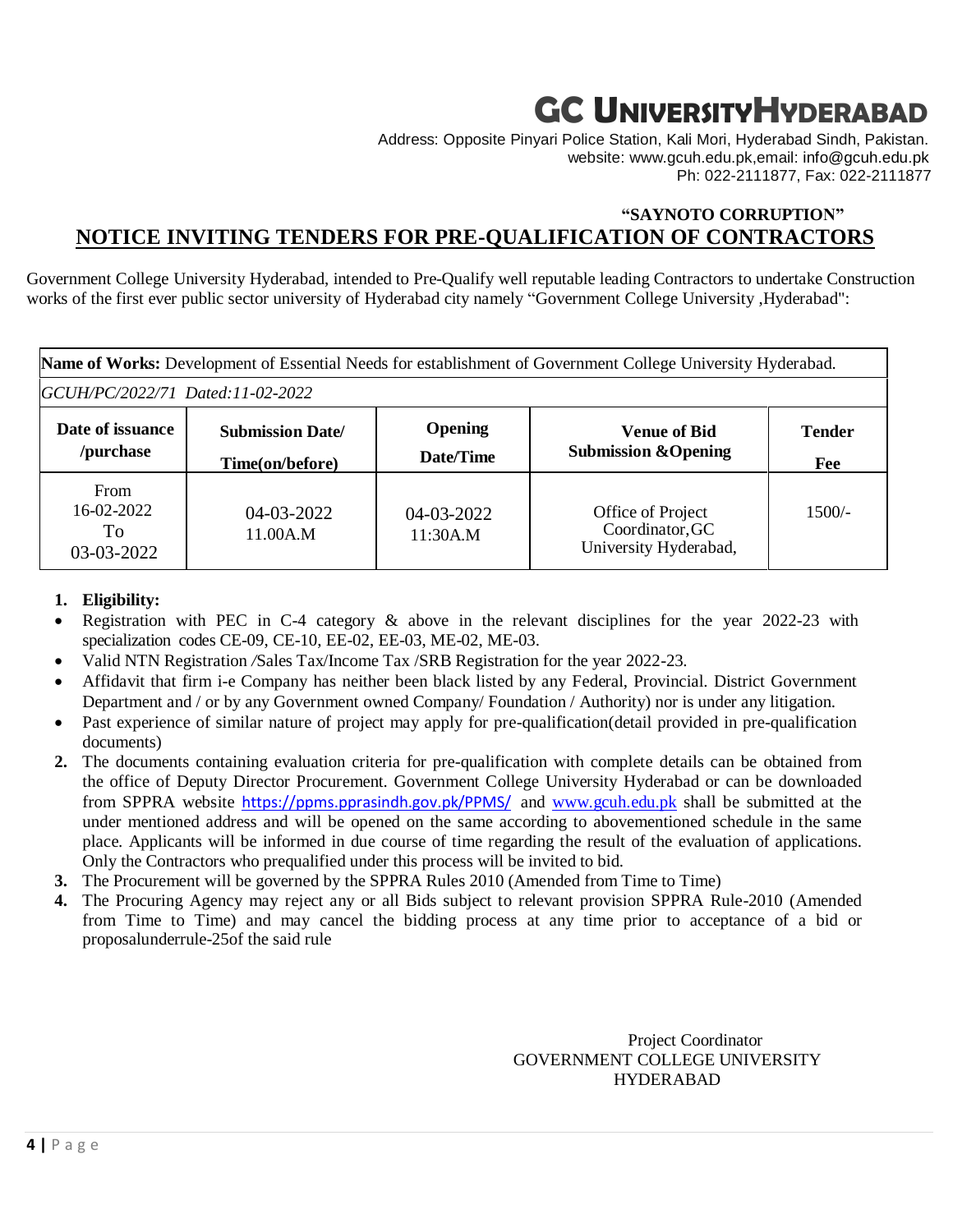# **SECTION-2**

## **Instructions to Contractors**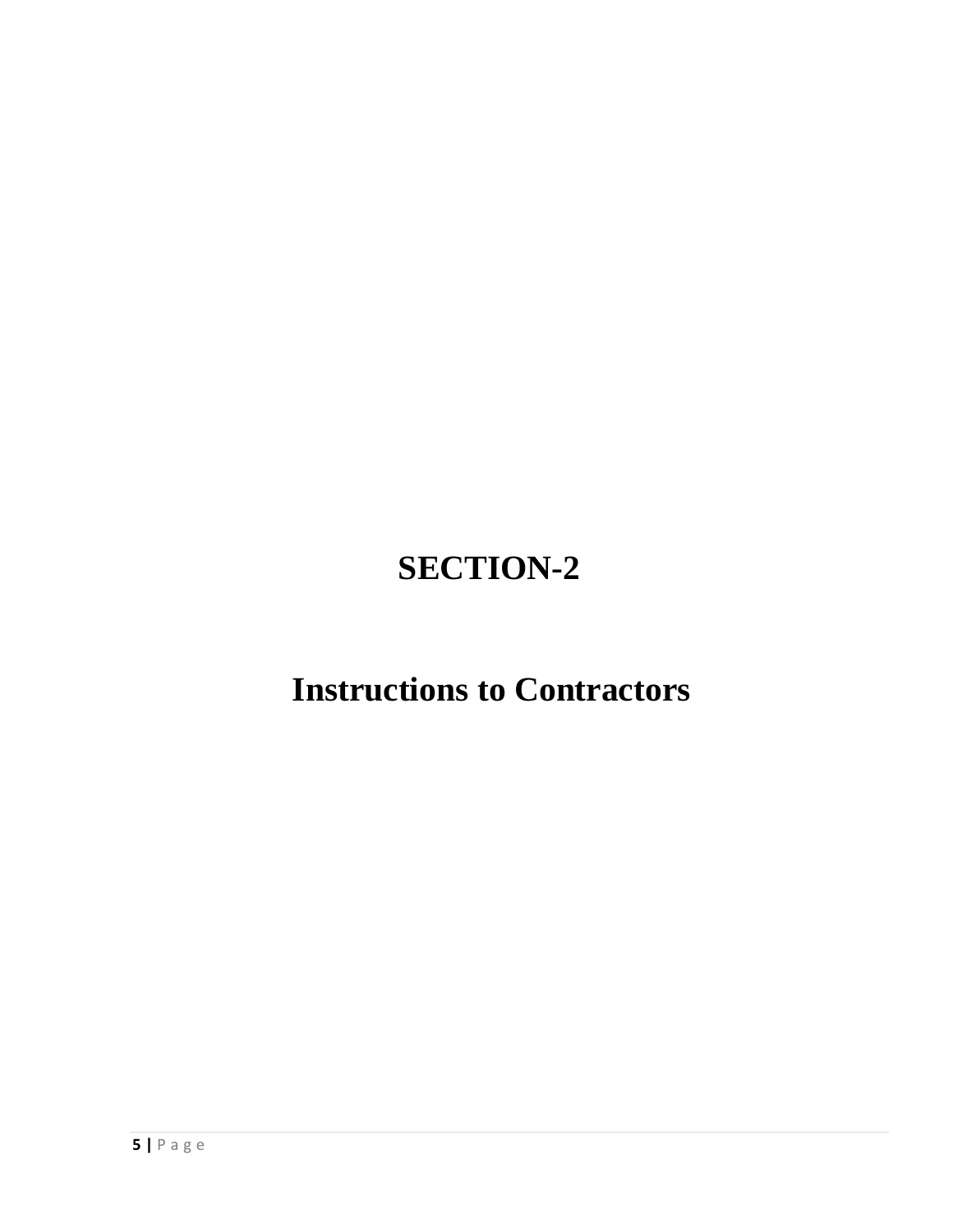### **Section2**.**Instructions to Contractor**

**Clause.1**Contractor shall enclose the (one original and two copies)of the documents in a sealed envelope which shall:-

- (a) Bear the name and address of the Applicant;
- (b) Be delivered by hand or through courier/ registered mail to address mentioned in advertisement for pre-qualification or in document; and
- (c) Be clearly marked**"Application for Pre-qualification of Contractor's for establishment of Government College University Hyderabad**".
- **Clause.2** If the envelope is not sealed and marked as required, the procuring agency will as someone responsibility for the misplacement or pre-maturing opening of the document.
- **Clause. 3** Document shall be prepared in the English language.
- **Clause.4** Contractor must respond to all questions and provide complete information as advised in this document .Any lapses to provide essential information may result in disqualification of the Contractor.

#### **Clause.5 Clarification and Modification of Documents (SPPRARule23).**

Contractor, who has obtained documents, may request for clarification of contents of the bidding document in writing, and respond to such queries shall be made in writing within three calendar days, provided they are received at least five calendar days prior to the date of opening of bid.

- **Clause.6 Addendum:** At any time prior to the deadline for submission of documents, the agency may amend the Prequalification Document by issuing agenda. Any addendum issued shall be part of the Prequalification Document and shall be communicated in writing to all who have obtained the prequalification document.
- **Clause.7 Deadline for submission of Documents (SPPRA Rule 22 & 24):** Documents shall be received by the PA at the address mentioned in NIT, not later than the date & time mentioned in the NIT. The procuring agency may, at its discretion, extend the deadline for the submission of documents by amending the Prequalification Document, and in which case all rights and obligations of the PA subject to the previous deadline shall there after be subject to the dead line as extended.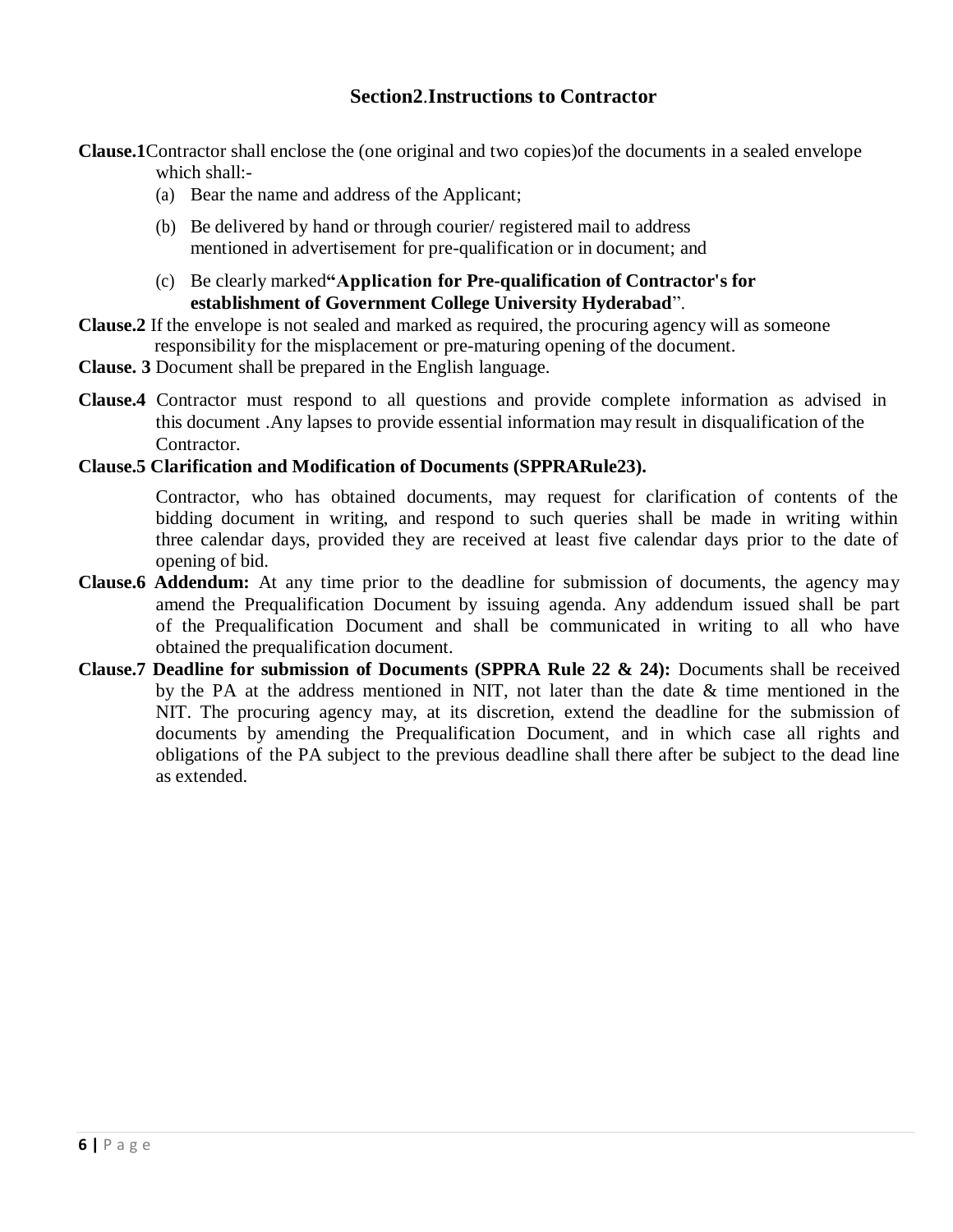- **Clause.8 Evaluation (Rule 27(2)):** Contractor's general and particular experience, personnel and financial position, as demonstrated by the Applicant's responses in the prescribed forms will be evaluated as per evaluation criteria given in the document. The Procuring Agency reserves the right to waive minor deviations, if these don't materially affect he capability of an applicant to perform the contract. Sub-Contractor's experience and resources shall not be taken in to account in determining Contractor compliance with the qualifying criteria. However, Joint Venture experience & resources shall be considered. Consortium or Association of contract or firms will be considered for similar treatment as in case of Joint Venture.
- **Clause.9 Clarification of Prequalification Information (Rule43):**To assist in the evaluation of information, the PA may, at its discretion, ask any Contractor for a clarification of any information which shall be submitted within a stated reasonable period of time. Any request for clarification shall be in writing. If any Contract or does not provide clarifications of the information requested by the date and time set in the agency's request for clarification then application of Contractor may be rejected.

### **Clause.10VerificationofPrequalificationInformation(Rule28(1d)):**

Verification of the information provided by the pre-qualified/short listed Contractors in the submissions for prequalification may be made. In case the information is found to be wrong or incorrect in any material way or Contractor is found to be lacking in the capability or resources to successfully perform the contract, then it shall not be pre-qualified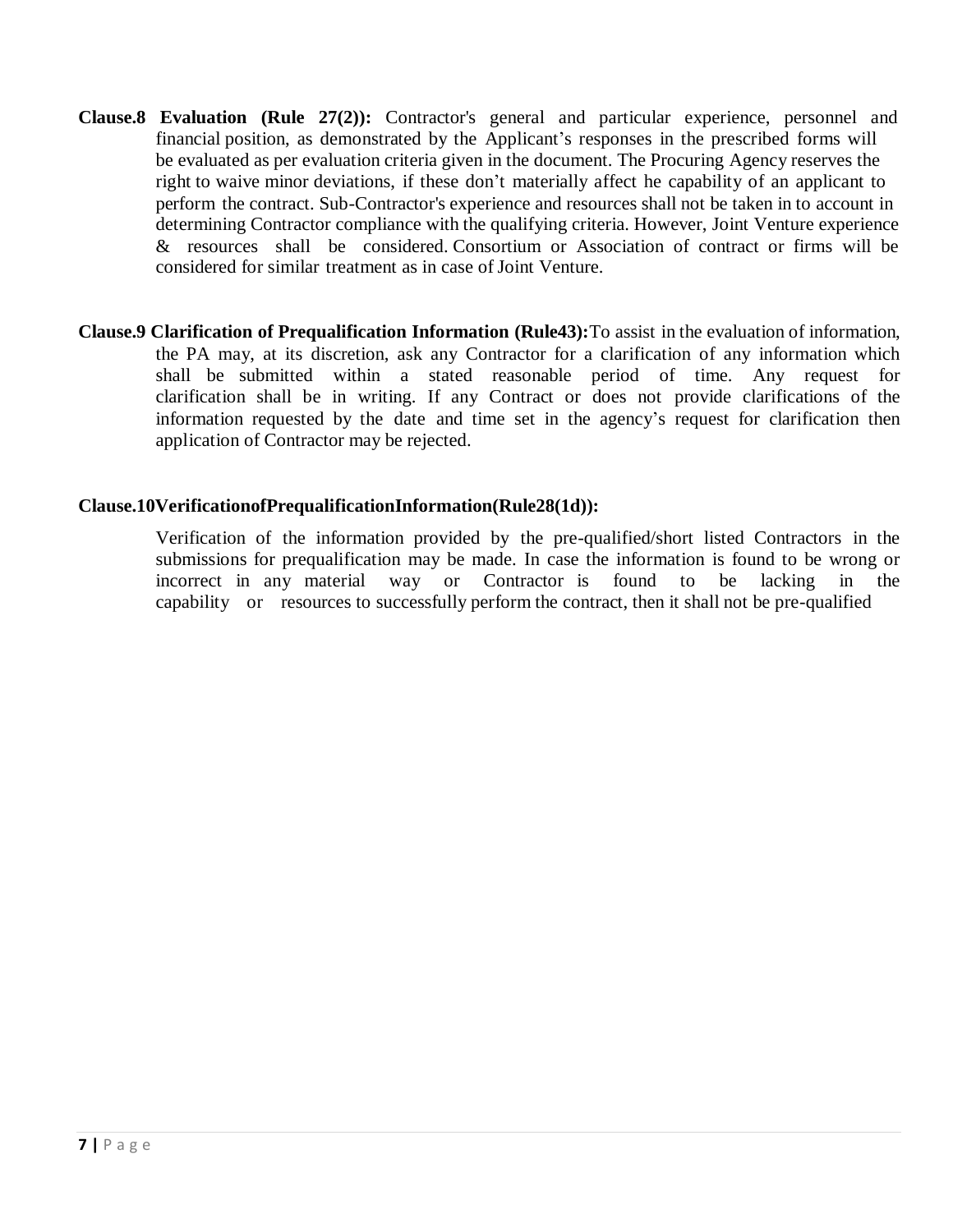# **SECTION-3**

# **Brief of Project & Scope of Works**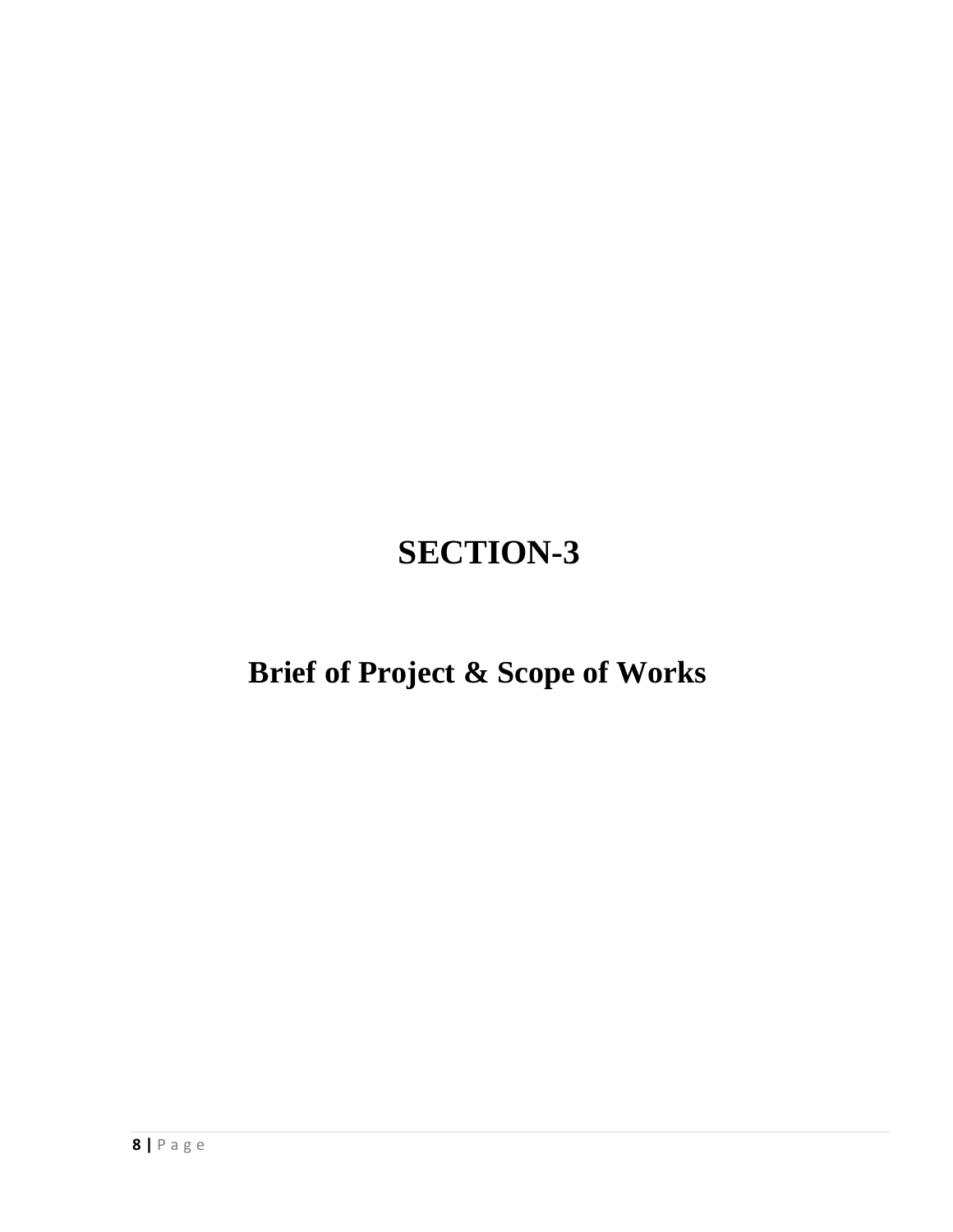### **(a) Brief of Project:**

Government College University Hyderabad, was established vide Government College University Hyderabad Act, 2018 / Sindh Act No.XXIV of 2018. GC University Hyderabad is having territorial jurisdiction over the Hyderabad Division of Sindh Province. Nevertheless, few seats are still reserved for the candidates coming from other divisions of Sindh Province. The GC University Hyderabad is the first public sector general University established in Hyderabad city which will facilitate the students coming from neighboring districts i.e. Matiari, Tando Mohammad Khan, Tando Allahyar& Hyderabad.

University has received development funds for PSDP approved HEC project titled "Development of essential Needs for establishment of GC University, Hyderabad."

### **(b) SCOPE OF WORKS:**

- i. Construction of Academic Block.
- ii. Construction of Common Facilities.
- iii. Construction of faculty Hostel.
- iv. Refurbishment/Rehabilitation of existing infrastructure.
- v. External Development works:
	- Security Huts
	- Parking Areas
	- O/H water tank
	- $\bullet$  U/G water tank
	- Sewerage System
	- Plantation and landscaping
	- Roads & Path ways
	- Generators

 Project Coordinator GOVERNMENT COLLEGE UNIVERSITY HYDERABAD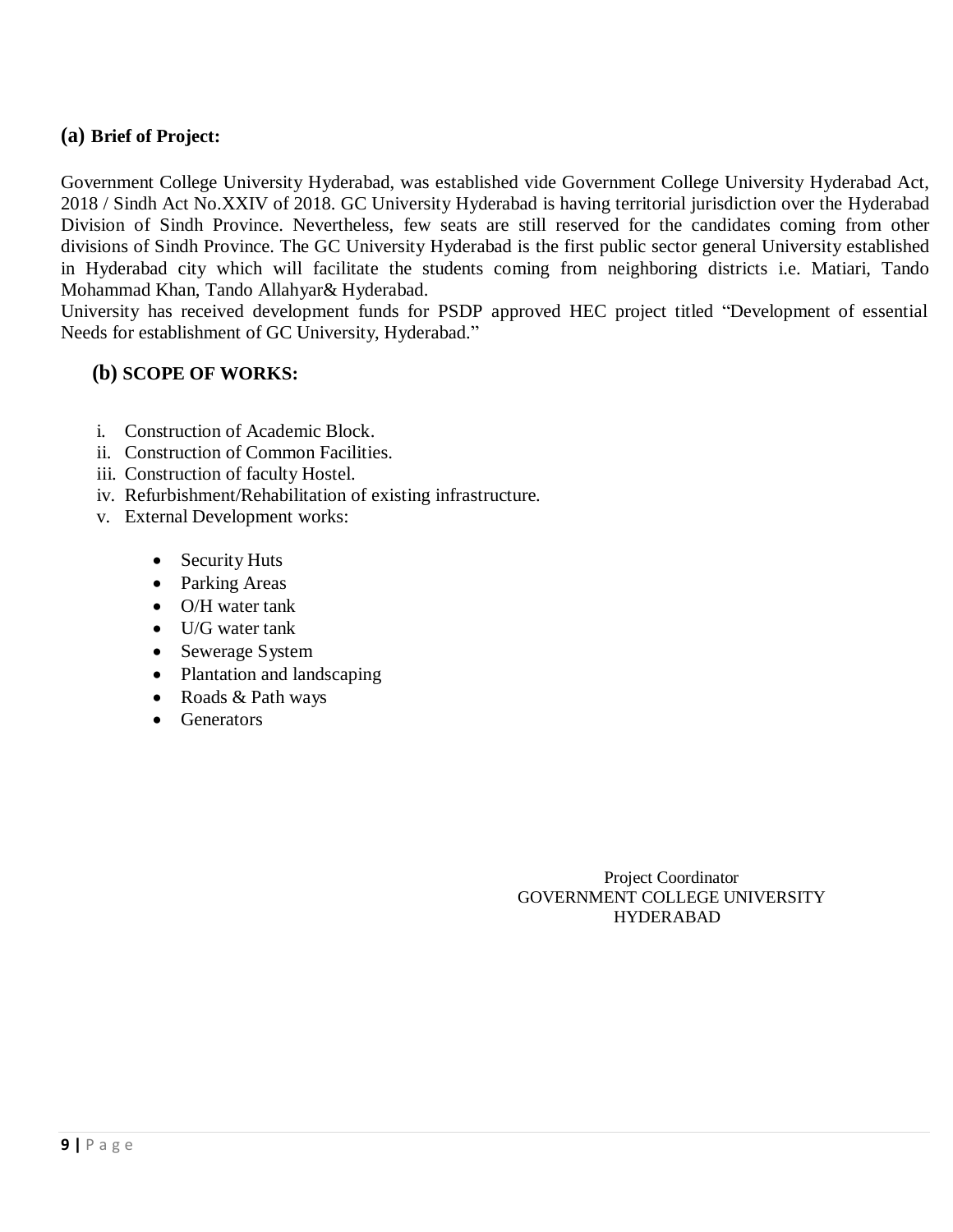# **SECTION-4**

# **Eligibility & Evaluation/Qualification Criteria**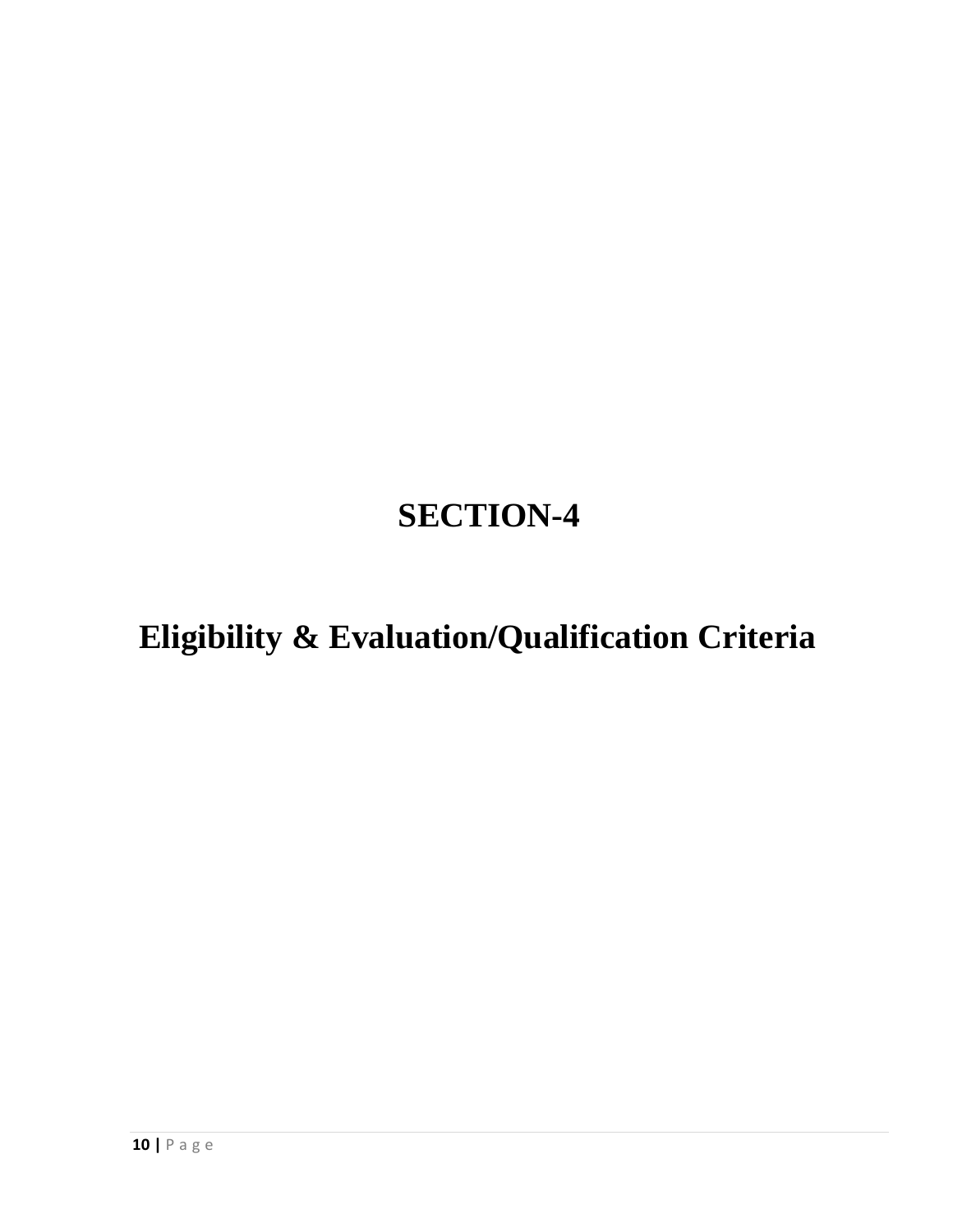## **Eligibility & Evaluation/Qualification Criteria**

The Contractor is required to submit the following documentary information evaluation included location of equipment/machinery along with proof of its ownership. The Contractor should check the attachment along with proper sequences, index/separators before submission of the pre-qualification documents. Any lapses to provide essential information may result in disqualification of the Contractor.

#### **1. Criteria based on Marks/Score.**

#### **a) Mandatory Provisions/Eligibility**: **The Contractor Firm must have the following mandatory registration.**

- (i) Valid registration certificate with Pakistan Engineering CouncilinC-4 category and relevant discipline for the year 2021-22 (Code CE-09, CE-10, EE-02, EE-06, EE-07, EE-09, EE-11, ME-01,ME-02, ME-03)(Attached valid PEC Certificate).
- (ii) Registration with Income Tax Authority (NTN) and Sindh Board of Revenue in relevant field (Attached NTN Certificate).
- (iii) Litigation History (Attach all required forms, certificate, and affidavit).Also an affidavit that the firm has not been black listed from Government/ Local Agency/ International Agency/ Autonomous bodies/Semi-Autonomous bodies etc.

#### **b) The Contractor Firm must have to furnish the following data.**

- Details of origination including CV with PEC registration no of professional engineer's & Technical personnel permanently employed.
- List of project completed and in hand along with cost, completion date and name of client with satisfactory certificate from the concerned executive officer.
- Details of works of similar nature already completed or in hand with cost, and satisfactory certificate from the concerned executive officer.
- Details of machinery, equipment and form work etc. owned along with capacity and location.
- Details of present enlistment with Government/Semi Government, Autonomous Bodies with documentary evidence.
- Present Projects along photographs.
- Average Annual Turn- over for the last 5 years-Contract or to provide Audited Balance Sheets for the last 5years
- Specific experience of the Contractor relevant to the assignment.
- NTN with Income Tax Statement for the last three years.
- Registration with Sales Tax Department/Sindh Revenue Board(SRB)for the current year
- Financial stability certificate issued from the recognized banks.
- List of cases entered into arbitration/ litigation. Or Affidavit regarding non involvement in any arbitration/litigation with any Government agency/department
- Affidavit that company has never been black listed from any department/ organization.

The Constructing firm's supplyingwronginformationareliabletolegalactionanddisqualification.

#### **c) EVALUATION CRITERIA**

Aggregate Qualifying Score is 70%, but it is mandatory to obtain at least 40% in each of the following sections.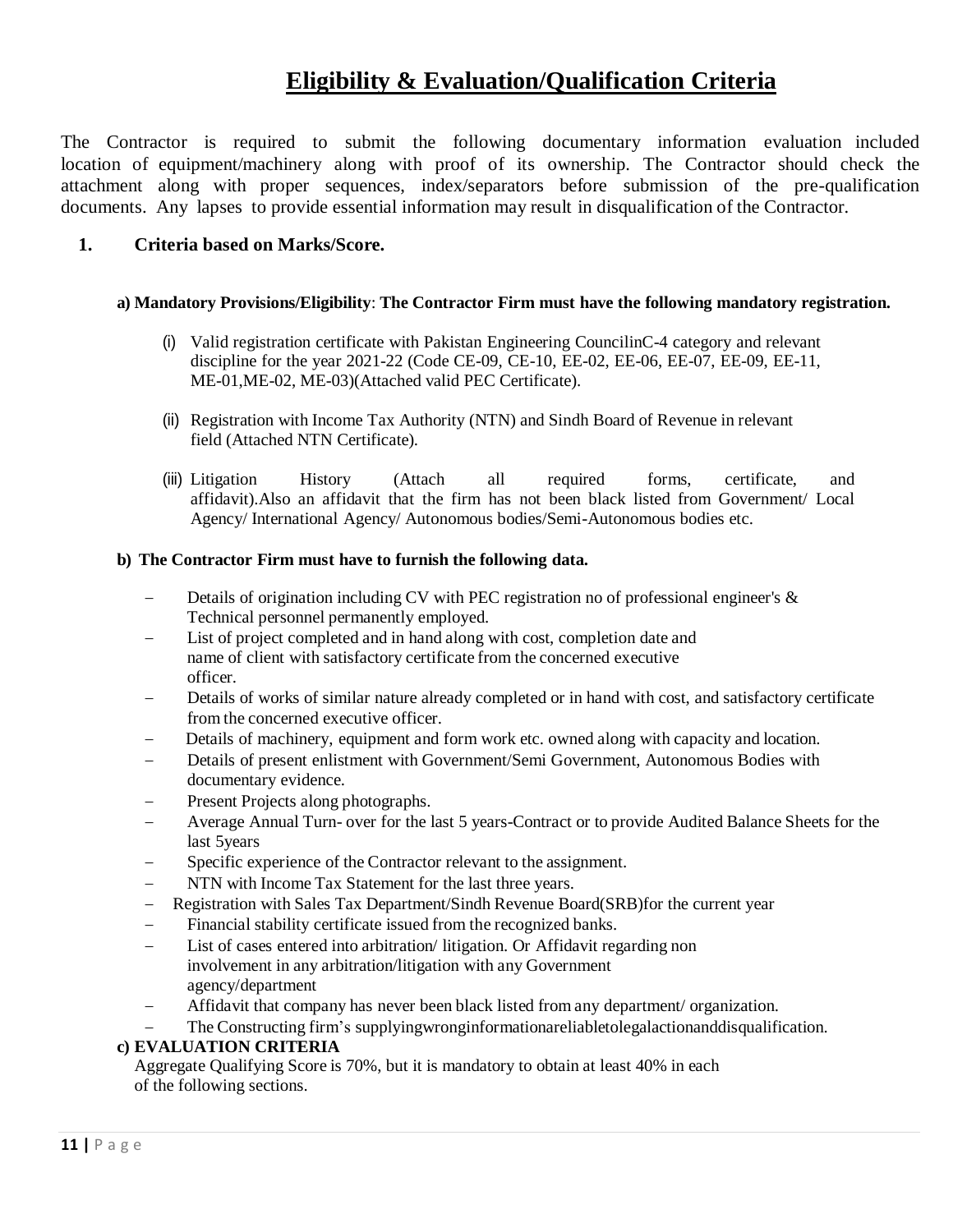| S.No.                 | <b>Description</b><br><b>Total</b><br><b>Score/Marks</b>                                                                                                                                                                                                                                                                                                                                                                                                                                                                                                                   |         |  |
|-----------------------|----------------------------------------------------------------------------------------------------------------------------------------------------------------------------------------------------------------------------------------------------------------------------------------------------------------------------------------------------------------------------------------------------------------------------------------------------------------------------------------------------------------------------------------------------------------------------|---------|--|
| A.                    | <b>Company Profile</b>                                                                                                                                                                                                                                                                                                                                                                                                                                                                                                                                                     | 10Marks |  |
| $\mathbf{i}$ .<br>ii. | Contract or has been in business of construction (attach PEC license for<br>(Total 05 Marks)<br>each year)<br>03 years.<br>-01 Marks<br>$\bullet$<br>05 years<br>-02 Marks<br>10 yearsormore -05Marks<br>Office Construction-Contractor to provide address ,phone numbers and                                                                                                                                                                                                                                                                                              |         |  |
|                       | contact person at each office for counter verification. (Total 05 Marks)<br>Office in Sindh Province + other than Sindh 5Marks.<br>Office in Sindh Province<br>3 Marks.<br>Office other than Sindh<br>2Marks.                                                                                                                                                                                                                                                                                                                                                              |         |  |
| <b>B.</b>             | Financial Standing of the Construction Firm/Annual Turn over                                                                                                                                                                                                                                                                                                                                                                                                                                                                                                               | 15Marks |  |
|                       | Financial capacity of the construction firms to impart the similar works at similar<br>nature projects having capital cost worth of Rs.200 million & above and to<br>managetheassignmentsuccessfullyinlast05years.<br>For Completion of 05Projects Rs.200 M above- 15Marks.<br>٠<br>For Completion of 05 Projects of Rs.100 to200M-<br>10Marks.<br>٠<br>For Completion of 05 Projects of Rs.50to100M -<br>05Marks.<br>$\bullet$<br>** The Construction firm shall submit Bank Statements, Audited Statements for last<br>05 years and Income Tax Returns of last 05 years. |         |  |
| $C$ .                 | Specific experience of the Contractor relevant to the assignment                                                                                                                                                                                                                                                                                                                                                                                                                                                                                                           | 35Marks |  |
| i.                    | Experience of University facilities like Laboratories and Class<br>Roomscompletedoverlast05years. Contractor to provide copy of letter of award and<br>Client's performance certificate for this project(original).(Total 15 Marks)<br>• 5marksforeachprojectwithamax.of03Projects.                                                                                                                                                                                                                                                                                        |         |  |
| ii.                   | Experience of University or Education Sector facilities like Class Rooms, Library,<br>Admin/Academic blocks and Offices etc. completed over last 10 years -Contractor<br>to provide copy of letter of award and Client's performance certificate for this<br>project(original).(Total 10 Marks)<br>2marksforeachproject with a max. of 5Projects                                                                                                                                                                                                                           |         |  |
| iii.                  | Projects of similar nature and complexity in hand-Contractor to provide copy of<br>letter of award and performance certificate of Client. (Total 10 Marks)                                                                                                                                                                                                                                                                                                                                                                                                                 |         |  |
|                       | 2marks for each project with a max.of5Projects.                                                                                                                                                                                                                                                                                                                                                                                                                                                                                                                            |         |  |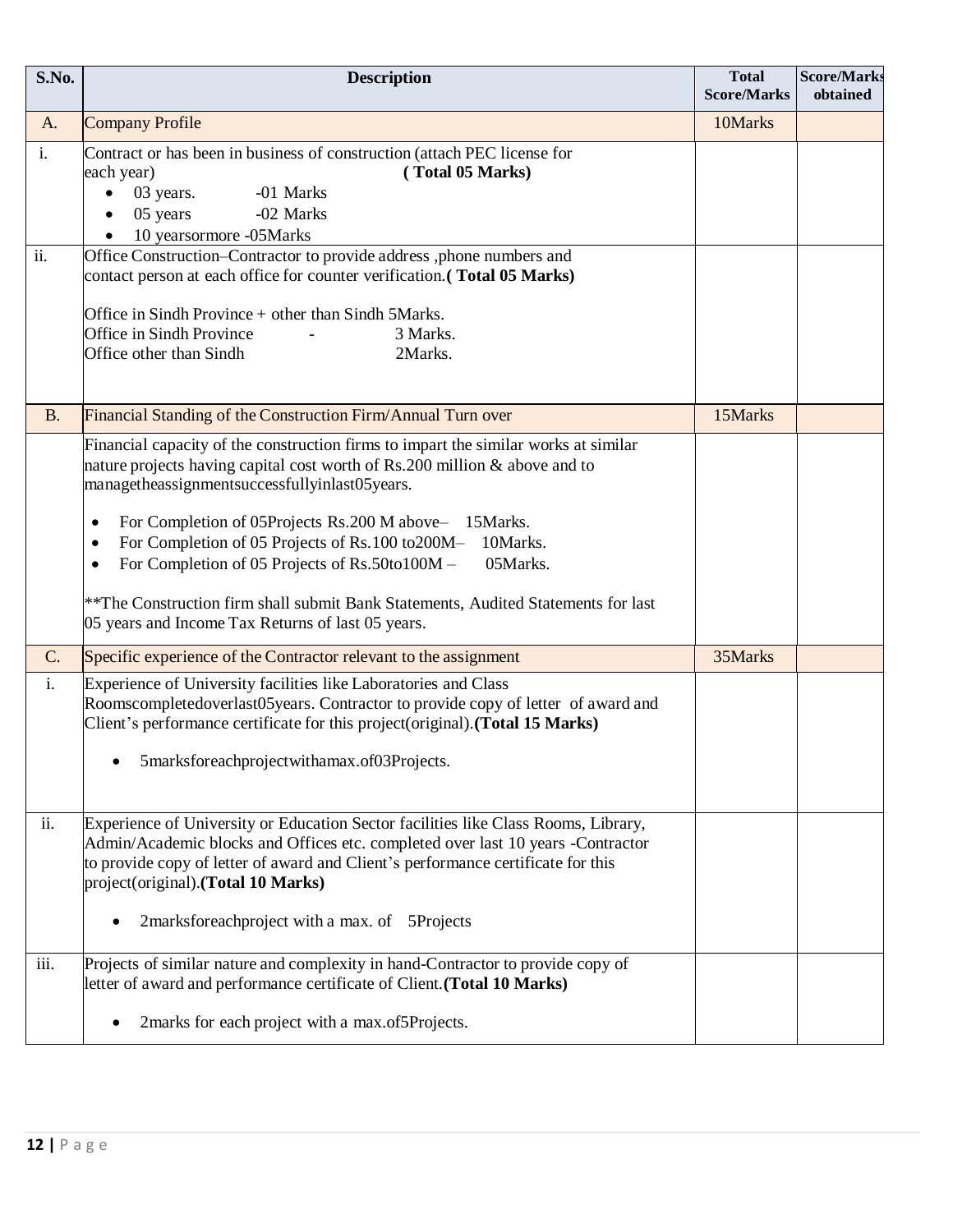| D.             | <b>EQUIPMENT CAPABILITIES</b>                                                                                                                                                                                                  | 20Marks   |  |
|----------------|--------------------------------------------------------------------------------------------------------------------------------------------------------------------------------------------------------------------------------|-----------|--|
| $\mathbf{i}$ . | Form work steel plats included Scarf folding Pipes and other<br>accessories. •<br>More than 40,000Sft.-5 Marks<br>More than 25,000Sft.-2.5 Marks                                                                               |           |  |
| $\mathbf{i}$ . | Concrete mixer(D.L), Concrete Pump and Batching Plant-10Marks                                                                                                                                                                  |           |  |
| iii.           | Miscellaneous Items like Transit Mixers, Vibrators, Generator, Steel bar<br>cutting and bending machine etc.- 5 Marks                                                                                                          |           |  |
| E.             | Qualification $\&$ Competence of the key Staff (Minimum Qualification $\&$<br>Experience is mentioned in the following table. If a proposed professional does not<br>meet the minimum qualification, he/sheshallbegiven0Marks) | 20 Marks  |  |
| $i$ .          | Project Manager (fulltime) professional engineer registered with PEC (B.E in Civil<br>Engineer wit h 10-15 years relevant experience of managing diversified projects).<br>7.5Marks                                            |           |  |
| ii.            | Site Engineer (fulltime) (B.E i n Civil Engineer with 10-15 years experience)<br>7.5Marks                                                                                                                                      |           |  |
| iii.           | Electrical Engineers (B.EinElectricalEngineerwith10-15years relevant experience).<br>2.5Marks<br>$\bullet$                                                                                                                     |           |  |
| iv.            | Site Inspector D.A.E (Civil) (02No) with 10-12 years relevant experience.<br>2.5Marks                                                                                                                                          |           |  |
|                | <b>Total Marks</b>                                                                                                                                                                                                             | 100 Marks |  |

**Note: Passing/qualifying marks are 70/100 and Contractor/firms who fail to qualify in any of the above sections shall be disqualified from the prequalification process.**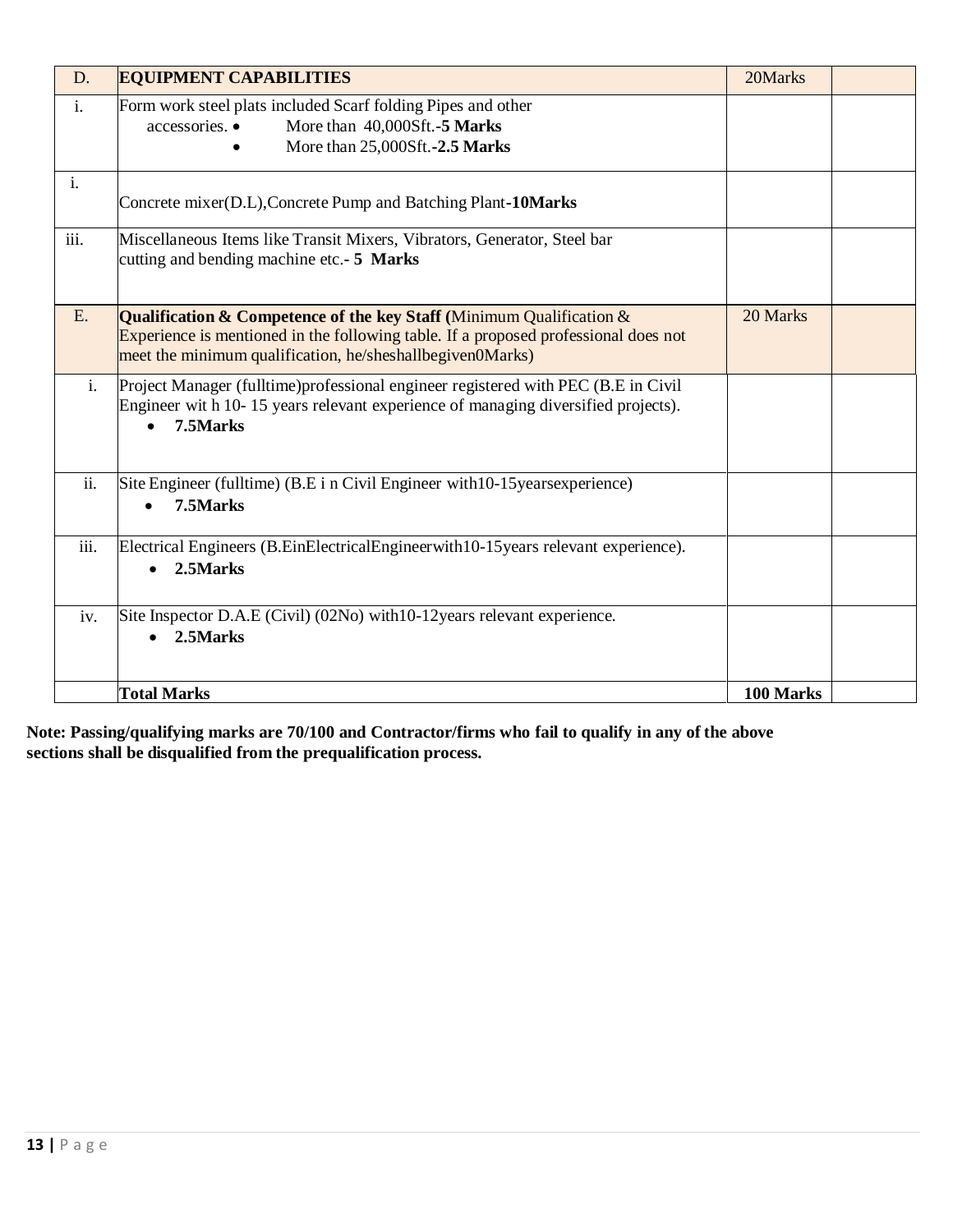# **SECTION-5**

# **Application Forms**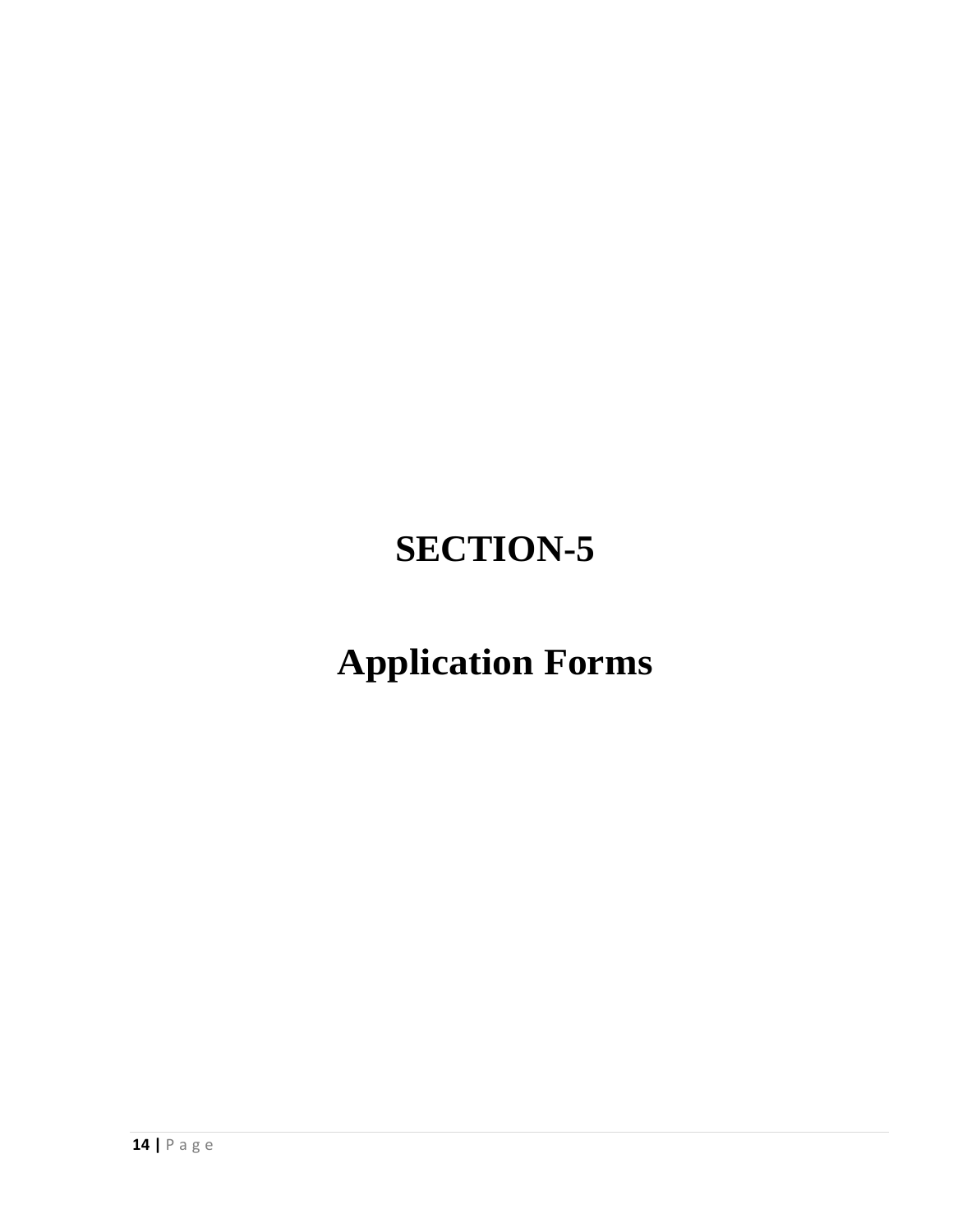#### **Application Forms;**

**A-I Application Submission Form***(The covering letter is to be submitted by the interested firm /contract or partner responsible for a joint venture ,on appropriate company letter head)*

**Date:**

**To**

**...................................................**

*[Name and address of the Procuring Agency]*

**Dear Sir,**

**Subject: Pre-qualification of**

I..................................................... the undersigned, being duly authorized to represent and act on be half of...................................................... applies to be prequalified for the project cited above and enclose one(1) original*(together with ..................... copies)*of pre-qualification documents and declare the following:

- (a) I have examined and have no reservations to the Prequalification Document, including Addenda No(s)…………............................................., issued in accordance with ITB Clause 6.
- (b) I understand that Procuring Agency may cancel the prequalification process at any time and that Procuring Agency is not bound either to accept any application that it may receive or to invite the prequalified applicants to bid for the contract subject of this prequalification, without in curing any liability to the Applicants.
- (c) Bids by prequalified applicants will be subject to verification of all information submitted for prequalification at the time of bidding;
- (d)Agency reserves the right to amend the scope and value of any contract under this project; in such event bids will only be called from prequalified bidders who meet the revised requirements;
- **2.** The Procuring Agency and its authorized representative(s) may contact the following person(s) for further information, if needed;

Person to be contacted: Telephone:

**3.** The undersigned declares that the statement sand the information provided are complete,true, and correct in every detail.

Signed:

Name:

Date:

| <b>Contract:</b> |  |
|------------------|--|
|                  |  |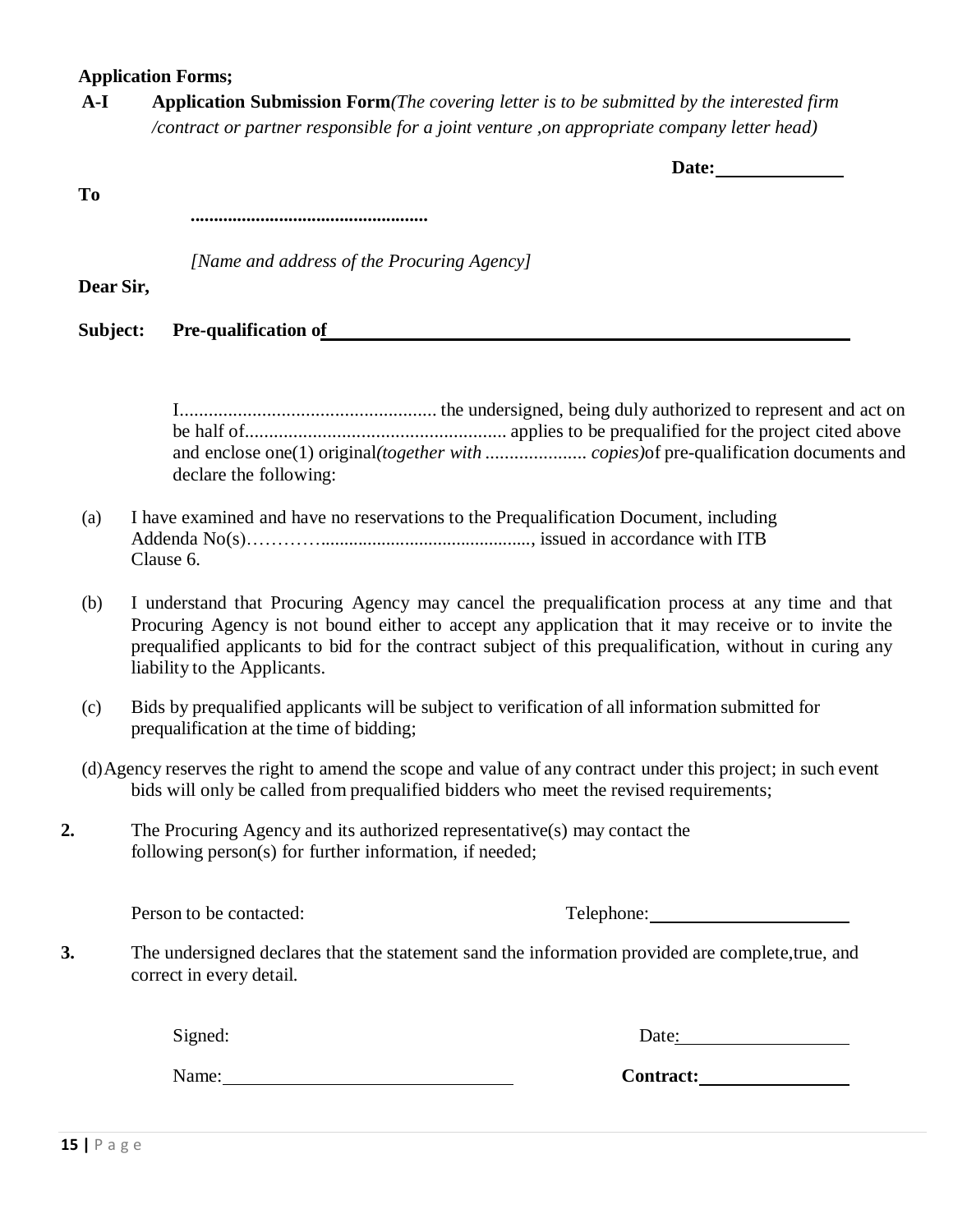## **A-II**

## **1. Company Profile**

### **All individual firms and each partner of a joint venture applying for pre-qualification are requested To complete the information in this form.**

| 1.                                                                                | Name of firm(legal):                                                                                                                                                |          |  |
|-----------------------------------------------------------------------------------|---------------------------------------------------------------------------------------------------------------------------------------------------------------------|----------|--|
|                                                                                   | (In case of Joint Venture $(JV)$ , legal name of each partner:                                                                                                      |          |  |
|                                                                                   | <b>Nature of Business:</b>                                                                                                                                          |          |  |
| 2.                                                                                |                                                                                                                                                                     |          |  |
|                                                                                   | (Whether the firm is a Corporation ,Partnership, Trust etc.)(Incase of Consortium; whether<br>the Lead Consortium Member is a Corporation, Partnership, Trust etc.) |          |  |
| 3.                                                                                | <b>Head Office Address:</b>                                                                                                                                         |          |  |
| $\overline{4}$ .                                                                  | Telephone Fax numbers<br>:E-mail address:                                                                                                                           |          |  |
| Place of Incorporation/Registration:<br>5.<br>Year of incorporation/registration: |                                                                                                                                                                     |          |  |
| 6.                                                                                | Applicant's authorized representative: Telephone<br>Fax numbers : E-mail address:                                                                                   |          |  |
|                                                                                   | NATIONALITY OF OWNERS.                                                                                                                                              |          |  |
| 7.                                                                                | Name:                                                                                                                                                               | Country: |  |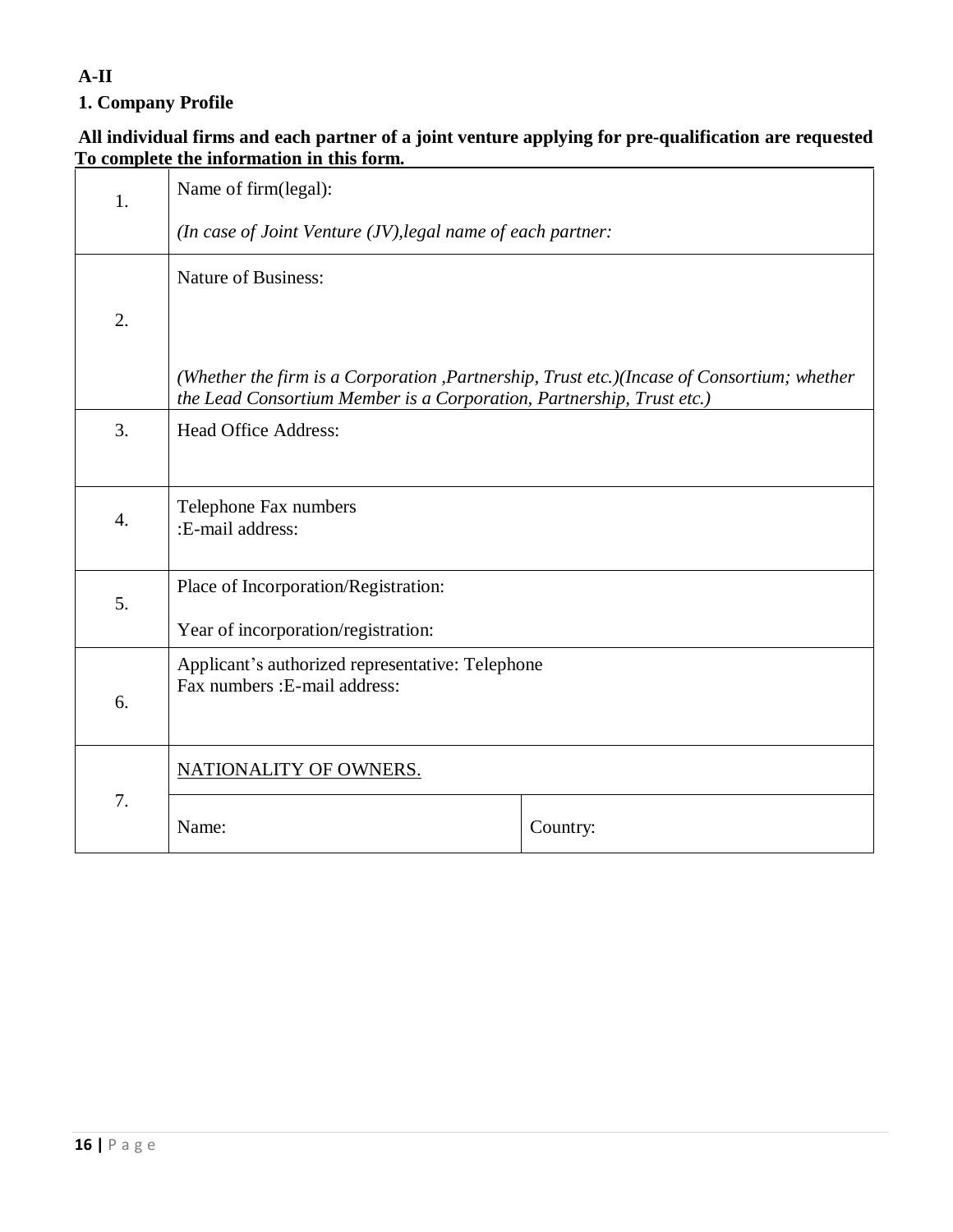## **A-III**

## **2. General Experience Record**

## **(i) Details of Contracts of Similar Nature and Complexity completed over the last 05 years**

| Sr.No.                                                                                                 | 1 | $\overline{2}$ | $\mathbf{3}$ | $\overline{\mathbf{4}}$ | 5 |
|--------------------------------------------------------------------------------------------------------|---|----------------|--------------|-------------------------|---|
| <b>Name of Contract:</b>                                                                               |   |                |              |                         |   |
| <b>Country:</b>                                                                                        |   |                |              |                         |   |
| Name of<br><b>Procuring Agency</b><br>With Address,<br>Tele, Fax.                                      |   |                |              |                         |   |
| <b>Nature of works</b><br>and special<br>features relevant<br>to the contract for<br>which applied:    |   |                |              |                         |   |
| <b>Contract Role</b><br>(Mention: Sole,<br><b>Sub Contractor or</b><br>Partner in a Joint<br>Venture). |   |                |              |                         |   |
| Value of the total<br>contract in Pak<br>/Rs:                                                          |   |                |              |                         |   |
| Date of Award:                                                                                         |   |                |              |                         |   |
| <b>Date of Completion</b>                                                                              |   |                |              |                         |   |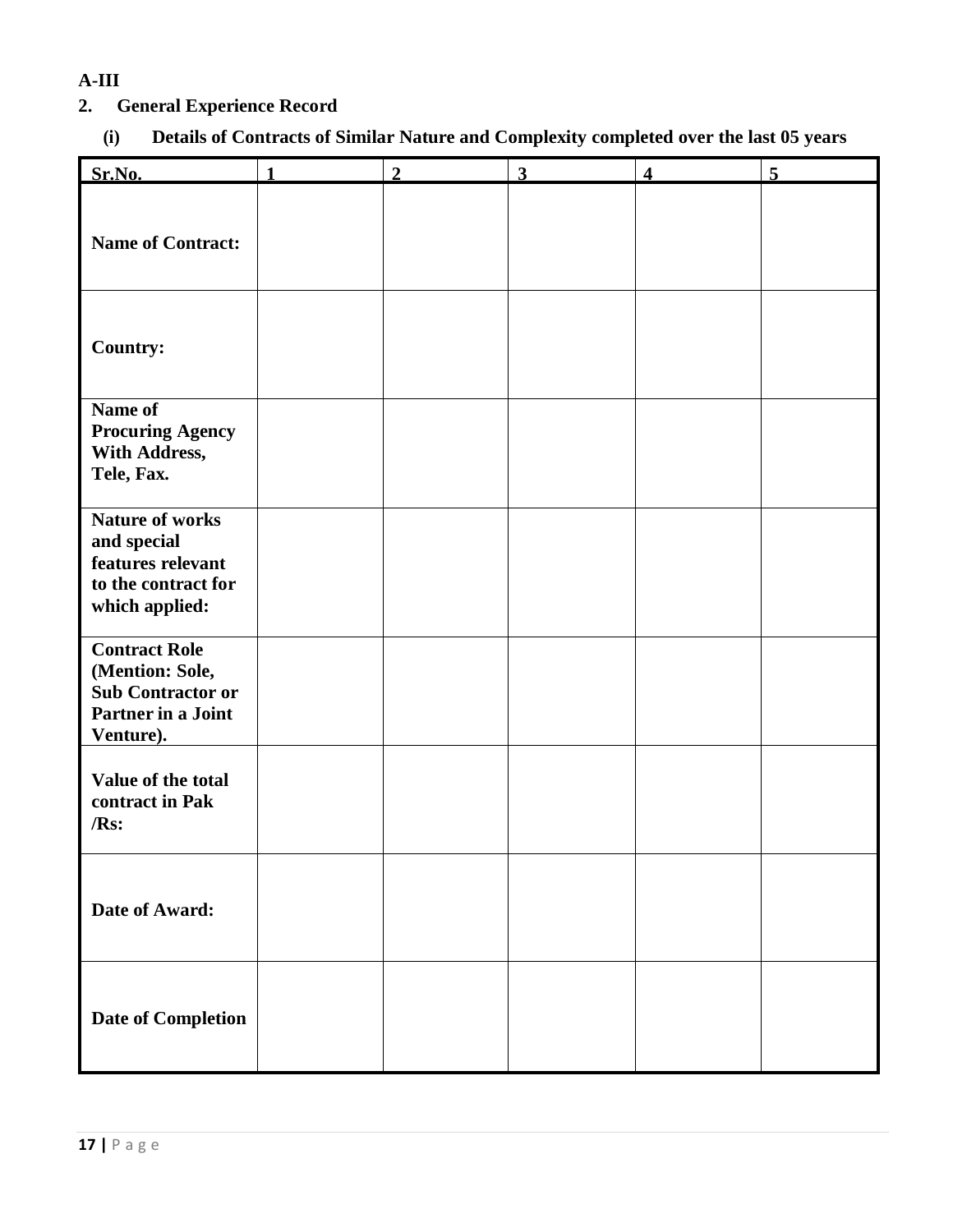### **(ii) Projects of similar nature and complexity in hand**.

Firms/ Contractors and each partner of the joint venture should provide information on the incurrent commitments on all contracts that have been awarded, or for which a letter of intent or acceptance has been received, or for contracts approaching completion, for which Completion Certificate has yet to be issued.

| <b>Name of Contract</b> | <b>Value of</b><br><b>Contra ct</b> | Name of<br><b>Procuring</b><br><b>Agency</b> | <b>Value of</b><br><b>Outstanding work</b><br>(Equivalent Pak Rs.<br><b>Millions</b> ) | <b>Estimated</b><br><b>Completion Date</b> |
|-------------------------|-------------------------------------|----------------------------------------------|----------------------------------------------------------------------------------------|--------------------------------------------|
|                         |                                     |                                              |                                                                                        |                                            |
|                         |                                     |                                              |                                                                                        |                                            |
|                         |                                     |                                              |                                                                                        |                                            |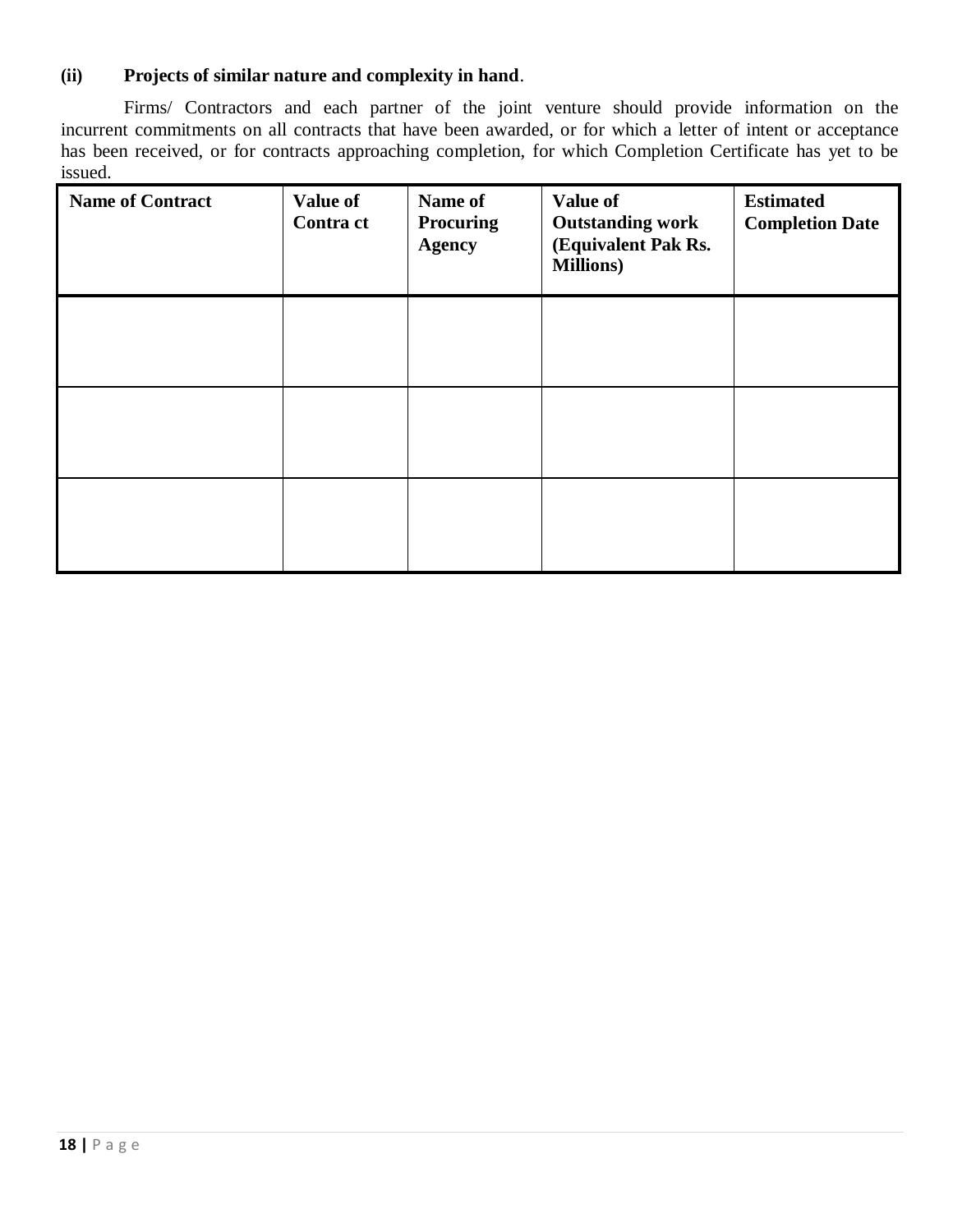**(iii) Projects executed in similar geo graphical conditions in last five (5) years.**

| Sr.No.                                                                                | $\mathbf{1}$ | $\overline{2}$ | $\mathbf{3}$ | $\overline{\mathbf{4}}$ | 5 |
|---------------------------------------------------------------------------------------|--------------|----------------|--------------|-------------------------|---|
| <b>Name of Contract:</b>                                                              |              |                |              |                         |   |
| Country&<br>location                                                                  |              |                |              |                         |   |
| <b>Name of Procuring</b><br><b>Agency With Address,</b><br>Tele, Fax.                 |              |                |              |                         |   |
| Nature of works and special features relevant to the contract for which<br>applied:   |              |                |              |                         |   |
| <b>Contract Role(Mention: Sole, Sub Contractor or Partner in a</b><br>Joint Venture). |              |                |              |                         |   |
| Value of the total contract in Pak/Rs                                                 |              |                |              |                         |   |
| Date of Award:                                                                        |              |                |              |                         |   |
| Date of Completion                                                                    |              |                |              |                         |   |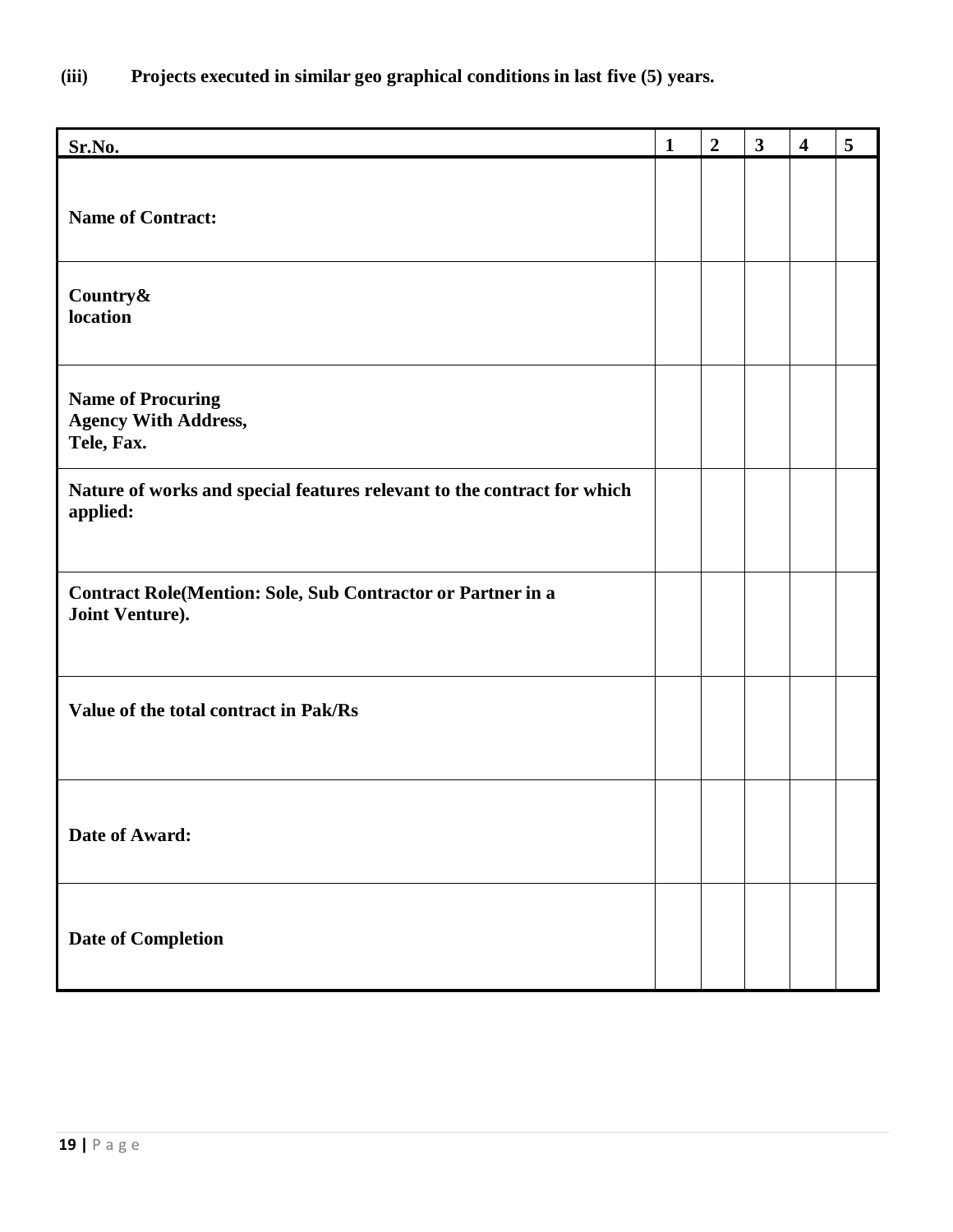## **(A) Personnel Capabilities**

**Contractor Firm should provide the names of suitably qualified personnel to meet the specified requirements stated in Section.3 (Evaluation and Qualification Criteria).**

| Sr.No.                  | <b>Title of Position</b> | <b>Name</b> |
|-------------------------|--------------------------|-------------|
| $\mathbf{1}$            |                          |             |
| $\overline{2}$          |                          |             |
| 3                       |                          |             |
| $\overline{\mathbf{4}}$ |                          |             |
| 5                       |                          |             |

### **A-IV**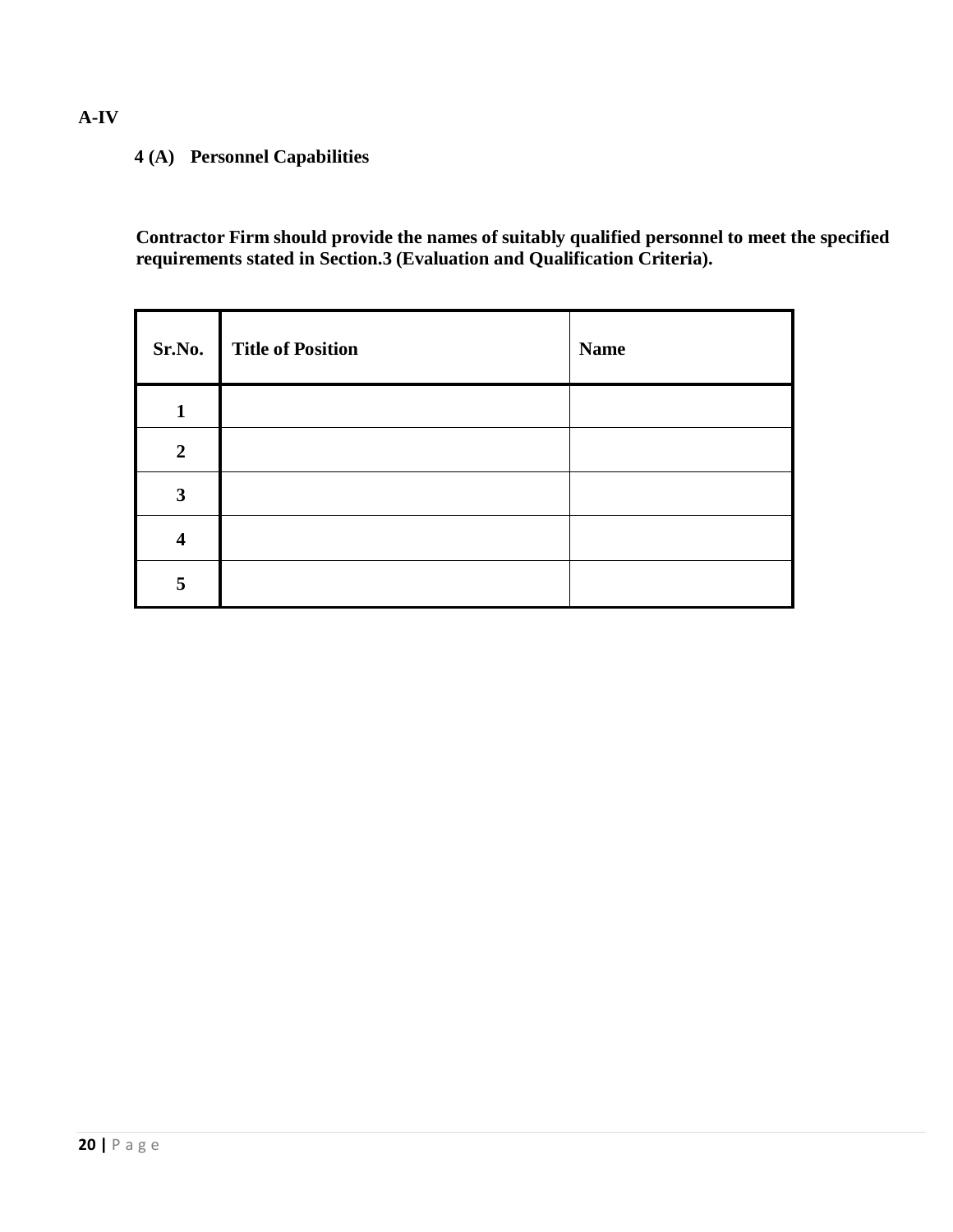The data regarding experience of the personnel mentioned at A-IV should be supplied separately using the Form below.

### **4(B) Curriculum Vitae (CV) for Proposed Experts**

|                                                                                                                                                                                                                                | 2. Name of Expert:            |
|--------------------------------------------------------------------------------------------------------------------------------------------------------------------------------------------------------------------------------|-------------------------------|
|                                                                                                                                                                                                                                | 3. Name of Firm:              |
|                                                                                                                                                                                                                                |                               |
|                                                                                                                                                                                                                                |                               |
|                                                                                                                                                                                                                                |                               |
|                                                                                                                                                                                                                                |                               |
|                                                                                                                                                                                                                                | Telephone No: Fax No: Fax No: |
|                                                                                                                                                                                                                                |                               |
|                                                                                                                                                                                                                                |                               |
| E-Mail Address: Universe of the Second Second Second Second Second Second Second Second Second Second Second Second Second Second Second Second Second Second Second Second Second Second Second Second Second Second Second S |                               |
|                                                                                                                                                                                                                                |                               |
| 5. Date of Birth: 1998                                                                                                                                                                                                         |                               |
|                                                                                                                                                                                                                                |                               |
| <b>6.</b> Oualification:                                                                                                                                                                                                       |                               |

**7. Work Experience:** Summarize professional experience in reverse chronological order. Indicate particular technical and managerial experience relevant to the project.

| From | <b>To</b> | Company/Project/Position/Relevant technical and<br>Management experience |
|------|-----------|--------------------------------------------------------------------------|
|      |           |                                                                          |
|      |           |                                                                          |
|      |           |                                                                          |
|      |           |                                                                          |
|      |           |                                                                          |
|      |           |                                                                          |
|      |           |                                                                          |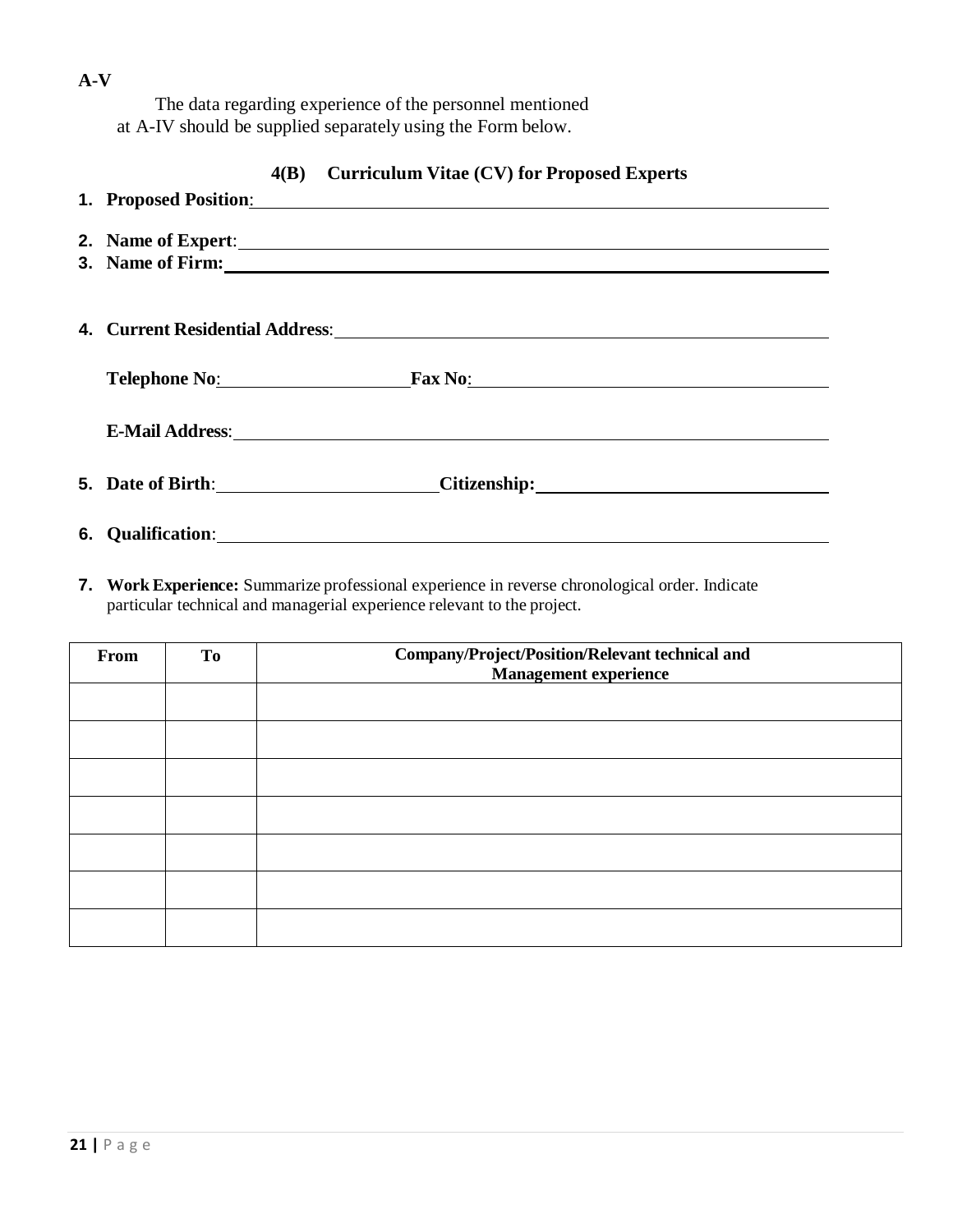**5.** Contractor Firm shall provide adequate information demonstrate clearly that it has the capability to meet the requirements for the key equipment whether owned/ leased/ rented listed in Section3 (Evaluation and Qualification Criteria).

## **A. Equipment Capabilities (owned by the Contractor/firm)**

| Sr.<br>No.     | Name of<br>Equipment | Name of<br>manufacture | Model<br>and<br>power<br>rating | Capacity | Year of<br>manufacture | Current<br>location |
|----------------|----------------------|------------------------|---------------------------------|----------|------------------------|---------------------|
| 1              |                      |                        |                                 |          |                        |                     |
| $\overline{2}$ |                      |                        |                                 |          |                        |                     |
| 3              |                      |                        |                                 |          |                        |                     |
| $\overline{4}$ |                      |                        |                                 |          |                        |                     |
| 5              |                      |                        |                                 |          |                        |                     |
| 6              |                      |                        |                                 |          |                        |                     |
| $\overline{7}$ |                      |                        |                                 |          |                        |                     |
| 8              |                      |                        |                                 |          |                        |                     |
| 9              |                      |                        |                                 |          |                        |                     |
| 10             |                      |                        |                                 |          |                        |                     |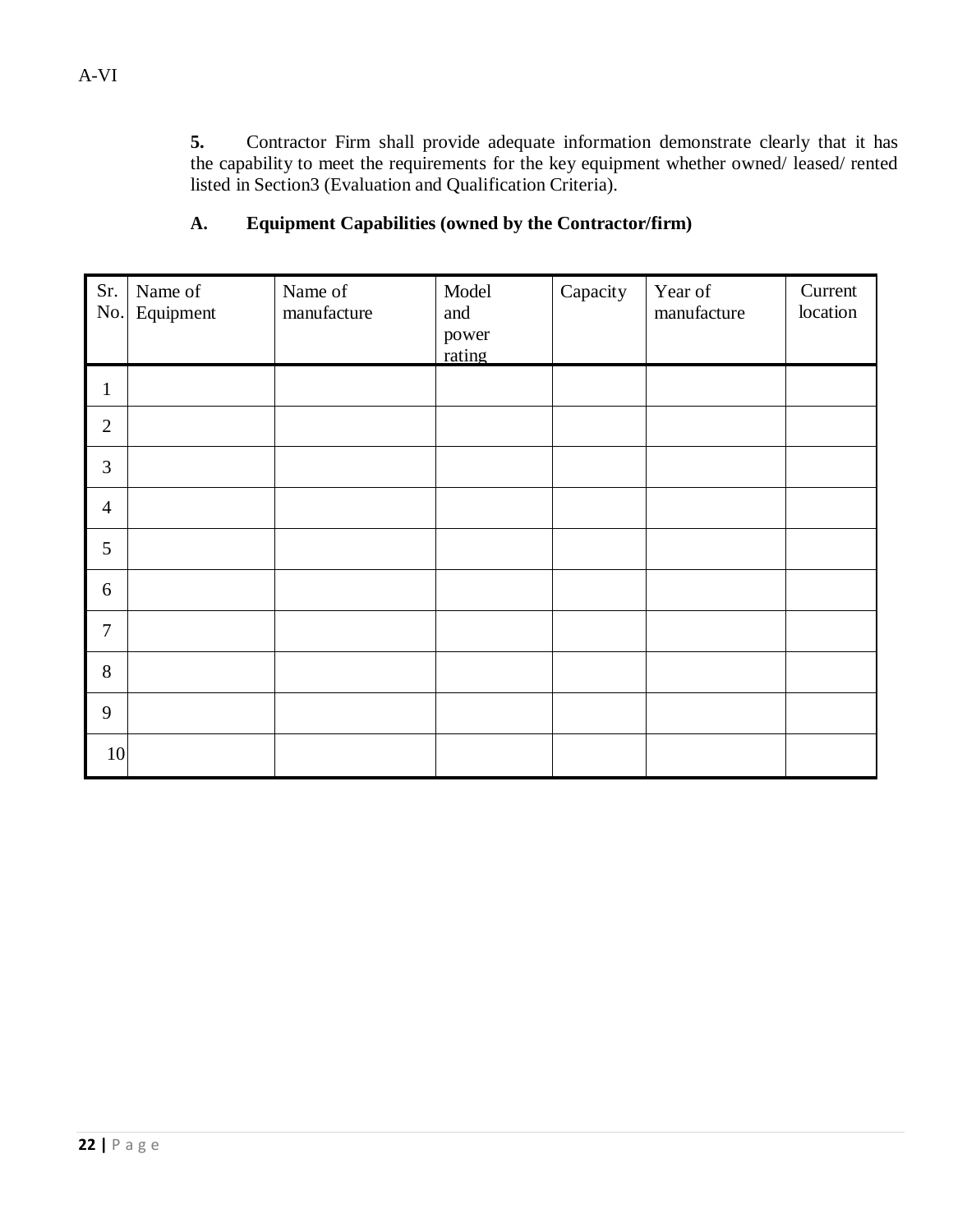## **B. Equipment Capabilities(leased/rented by the Contractor /firm)**

| Sr.<br>No.     | Name of<br>Equipment | Mention<br>whether<br>leased or<br>rented | Name of<br>owner | Address<br>of owner | Contact name<br>and title with<br>Telephone<br>Fax & E-<br>Mail of the<br>owner | Agreements<br>Details of<br>rental/lease/<br>Manufacture<br>agreements<br>specific to the<br>project |
|----------------|----------------------|-------------------------------------------|------------------|---------------------|---------------------------------------------------------------------------------|------------------------------------------------------------------------------------------------------|
| $\mathbf{1}$   |                      |                                           |                  |                     |                                                                                 |                                                                                                      |
| $\overline{2}$ |                      |                                           |                  |                     |                                                                                 |                                                                                                      |
| 3              |                      |                                           |                  |                     |                                                                                 |                                                                                                      |
| $\overline{4}$ |                      |                                           |                  |                     |                                                                                 |                                                                                                      |
| 5              |                      |                                           |                  |                     |                                                                                 |                                                                                                      |
| 6              |                      |                                           |                  |                     |                                                                                 |                                                                                                      |
| $\overline{7}$ |                      |                                           |                  |                     |                                                                                 |                                                                                                      |
| 8              |                      |                                           |                  |                     |                                                                                 |                                                                                                      |
| 9              |                      |                                           |                  |                     |                                                                                 |                                                                                                      |
| 10             |                      |                                           |                  |                     |                                                                                 |                                                                                                      |